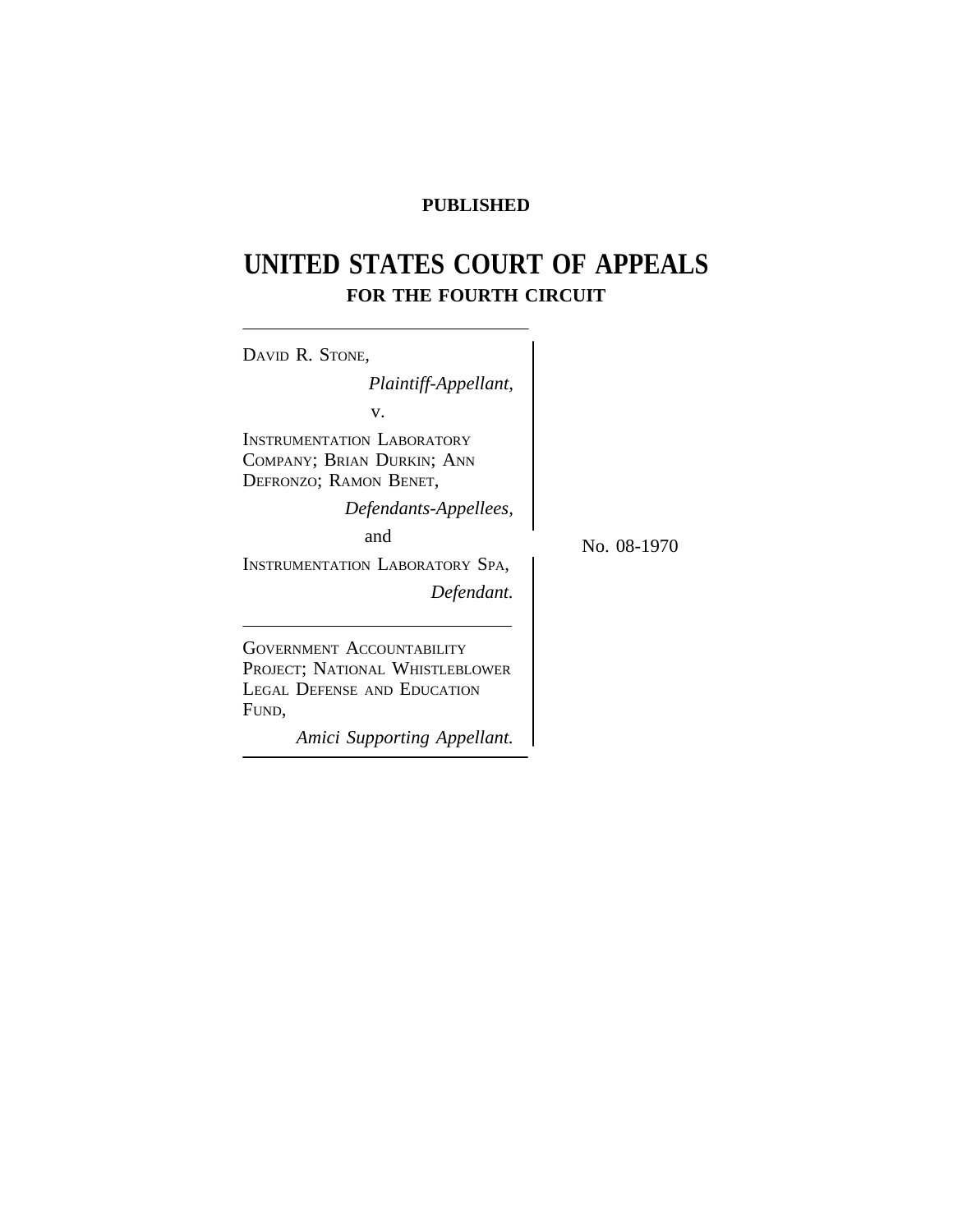<sup>D</sup>AVID R. STONE, *Plaintiff-Appellant,* v. INSTRUMENTATION LABORATORY COMPANY; BRIAN DURKIN; ANN DEFRONZO; RAMON BENET, *Defendants-Appellees,* and  $N_{\rm O.}$  08-2196 INSTRUMENTATION LABORATORY SPA, *Defendant.* GOVERNMENT ACCOUNTABILITY PROJECT; NATIONAL WHISTLEBLOWER LEGAL DEFENSE AND EDUCATION FUND,

*Amici Supporting Appellant.*

Appeals from the United States District Court for the District of Maryland, at Baltimore. William D. Quarles, Jr., District Judge. (1:07-cv-03191-WDQ)

Argued: September 23, 2009

Decided: December 31, 2009

Before NIEMEYER and SHEDD, Circuit Judges, and Mark S. DAVIS, United States District Judge for the Eastern District of Virginia, sitting by designation.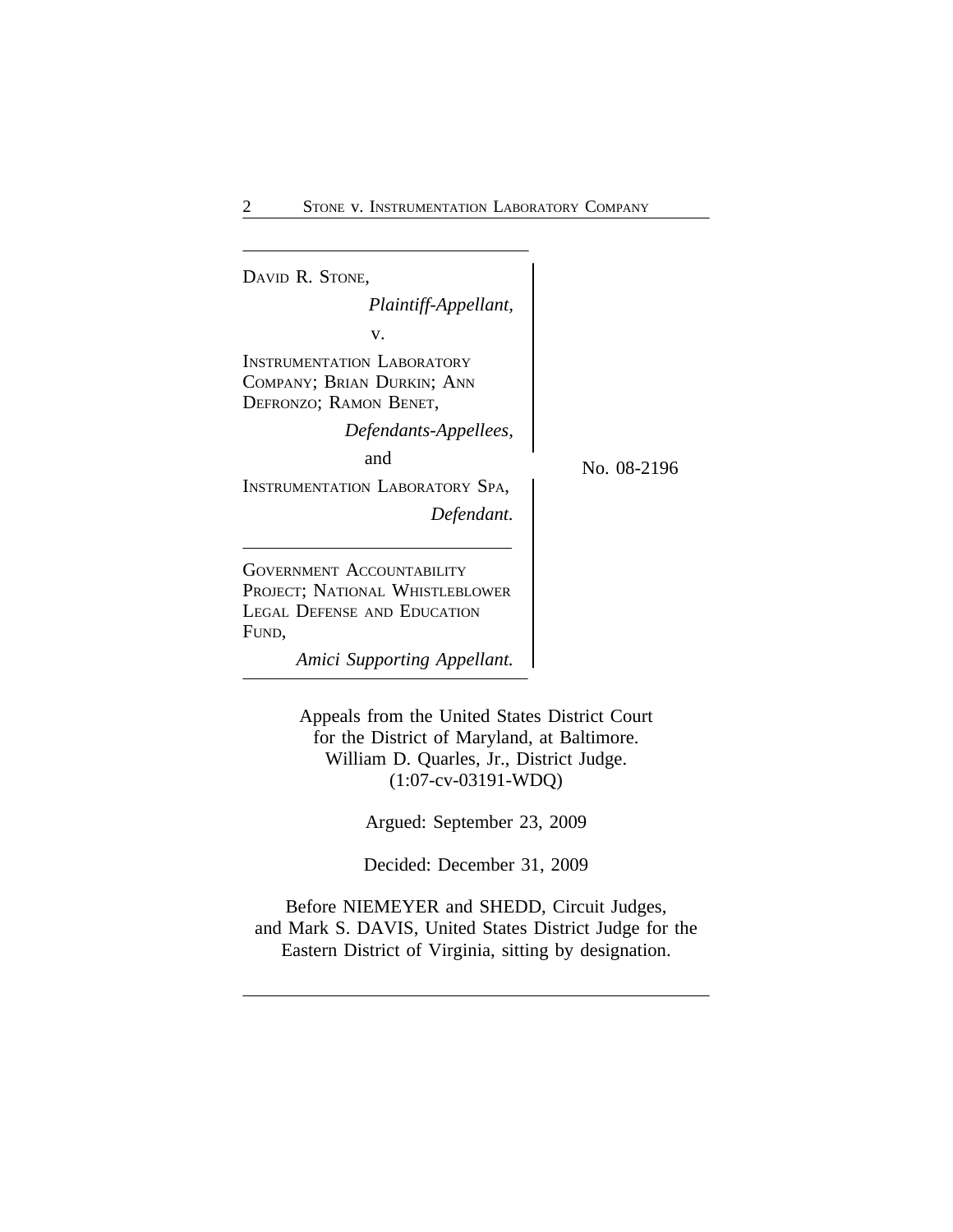Vacated and remanded by published opinion. Judge Davis wrote the opinion, in which Judge Niemeyer and Judge Shedd joined.

#### **COUNSEL**

**ARGUED**: Adam Augustine Carter, EMPLOYMENT LAW GROUP, PC, Washington, D.C., for Appellant. Robert Michael Shea, MORSE, BARNES-BROWN & PENDLE-TON, PC, Waltham, Massachusetts, for Appellees. **ON BRIEF:** R. Scott Oswald, EMPLOYMENT LAW GROUP, PC, Washington, D.C., for Appellant. Scott J. Connolly, MORSE, BARNES-BROWN & PENDLETON, PC, Waltham, Massachusetts, for Appellees. Richard R. Renner, NATIONAL WHISTLEBLOWER LEGAL DEFENSE AND EDUCATION FUND, Washington, D.C.; Thomas Devine, Legal Director, Kasey Dunton-Dermont, GOVERNMENT ACCOUNTABILITY PROJECT, Washington, D.C., for Amici Supporting Appellant.

#### **OPINION**

DAVIS, District Judge:

In this appeal, we address the interpretation of a provision of the Sarbanes-Oxley Act of 2002, 18 U.S.C. § 1514A, governing the filing of whistleblower lawsuits in federal district court. The parties acknowledge that the Sarbanes-Oxley Act expressly provides a United States District Court jurisdiction to entertain a whistleblower action. However, they disagree as to whether a whistleblower plaintiff, during the pendency of an administrative appeal of an Administrative Law Judge's ("ALJ") ruling, has the right to a *de novo* proceeding in district court. In the absence of guidance from this Court, or other circuit courts, the district court granted the defendants'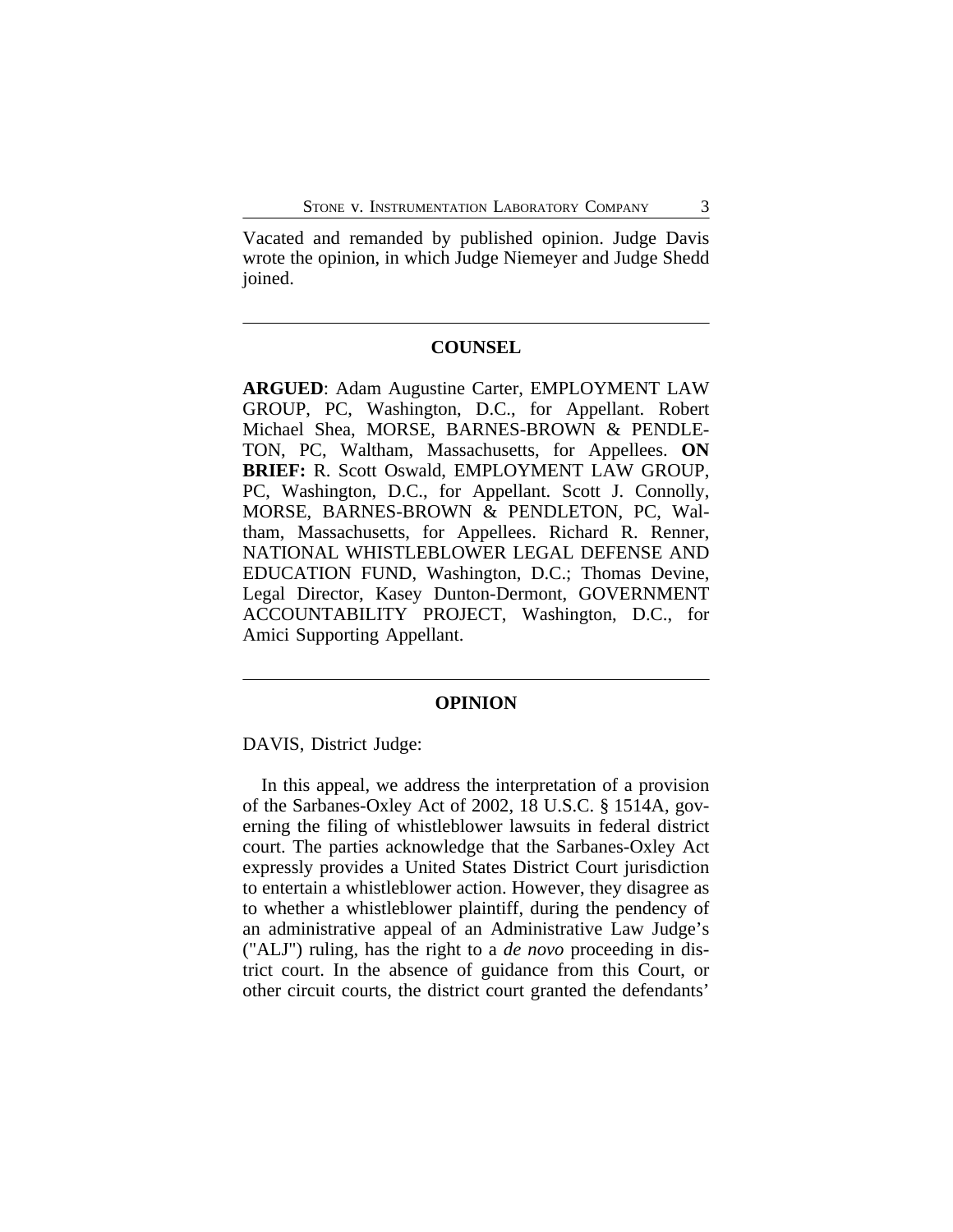motion to dismiss the district court action in favor of remand to the appropriate administrative body for further proceedings. In light of the language of the statutory provisions at issue, we reverse the district court and remand for further proceedings consistent with this opinion.

I.

David Stone ("Stone" or "Appellant") was employed by Instrumentation Laboratory Company ("ILC") from 1999 through 2006. ILC is in the business of developing, manufacturing, and distributing critical care and diagnostic instruments, as well as other related products and services, for use primarily in hospital laboratories. Stone began as an ILC Sales Representative in 1999, was promoted to Sales Manager in 2002, and was again promoted in 2005 to Director of National Accounts. During his employment at ILC, Stone received numerous accolades for his performance.**<sup>1</sup>**

As Director of National Accounts, one of Stone's responsibilities was working with Group Purchasing Organizations ("GPOs"), which are strategic affiliations of hospitals that concentrate buying power in order to negotiate lower prices. ILC had contracts with various GPOs requiring that, among other things, ILC maintain a GPO membership database, offer contractually negotiated prices and terms to GPO members, and pay administrative fees to GPOs equal to three percent of sales revenue generated from member purchases. ILC has acknowledged in public disclosures to shareholders that GPOs are a critical part of its distribution strategy.

After assuming his role as Director of National Accounts,

**<sup>1</sup>**As the instant appeal challenges the district court's dismissal under Federal Rule of Civil Procedure 12(b)(6), "we accept as true all wellpleaded allegations and view the complaint in the light most favorable to [Stone]." *Venkatraman v. REI Systems, Inc.*, 417 F.3d 418, 420 (4th Cir. 2005).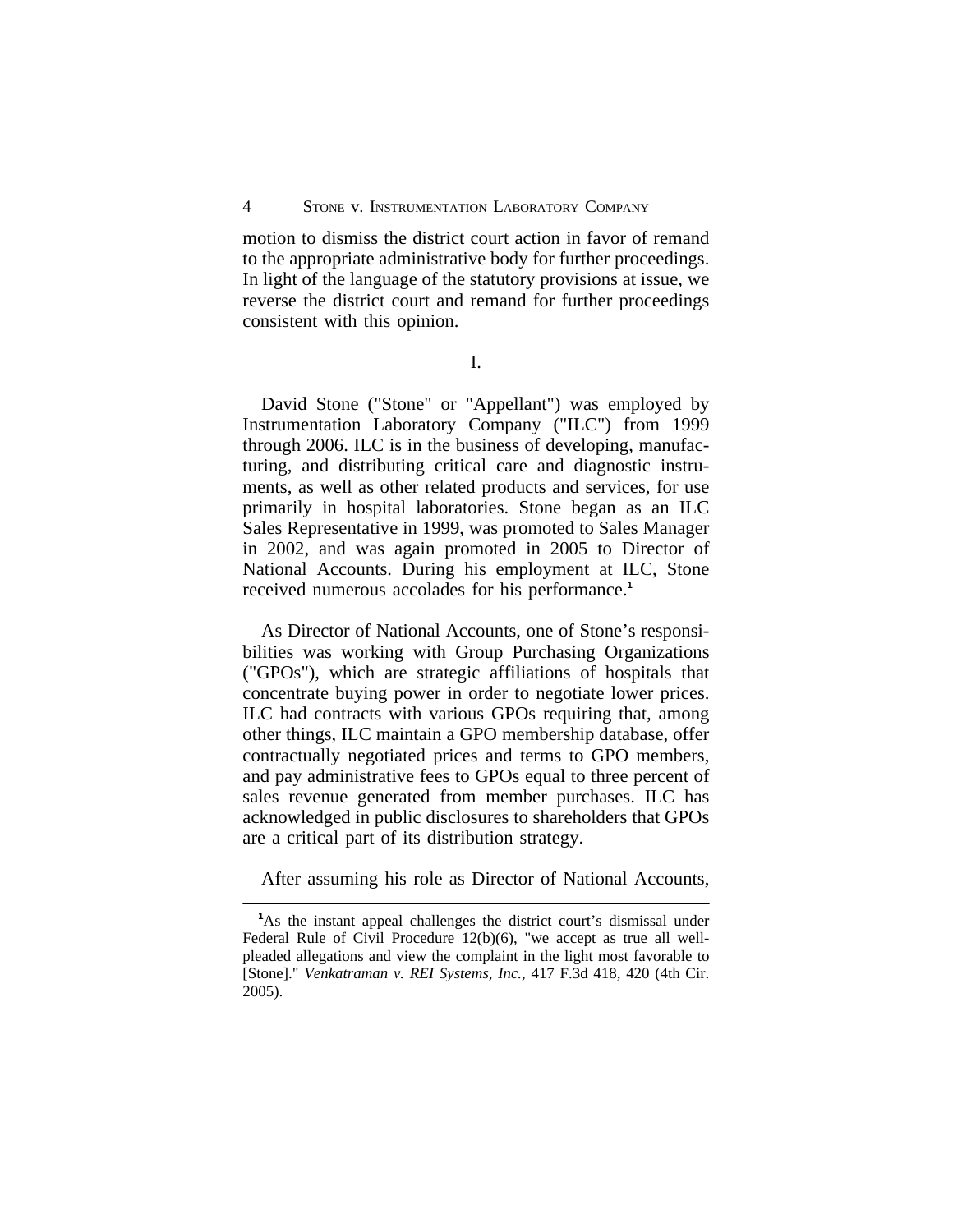Stone learned that Brian Durkin ("Durkin"), one of Stone's superiors at ILC, was not accurately tracking, reporting, and paying the required administrative fees to GPOs. Durkin's omissions resulted in a multi-year cumulative liability of at least half a million dollars and threatened ILC's ability to sell products to most of its customers. Stone's Complaint asserts that Durkin's failure to maintain adequate internal controls and track administrative fees resulted in ILC "misrepresenting its financial condition to shareholders." (Compl. ¶ 70.) Stone's discovery regarding administrative fees prompted him to perform additional investigation into ILC's internal controls, and such investigation revealed numerous weaknesses.

From September of 2005 until March of 2006, Stone repeatedly voiced his concerns about deficient internal controls and unpaid GPO fees to Durkin and two other ILC managers.**<sup>2</sup>** Stone's efforts were repeatedly met with resistance and even unequivocal refusals to correct the problems. Stone contends that Appellees retaliated against him after he brought such deficiencies to light, and that such retaliation culminated in Stone's termination in March of 2006.

II.

#### A.

On June 19, 2006, pursuant to the Sarbanes-Oxley Act, Stone filed a retaliation claim with the Occupational Safety and Health Administration ("OSHA"), which hears such claims on behalf of the Secretary of Labor ("the Secretary"). OSHA issued its preliminary findings on January 3, 2007, more than 180 days after Stone's claim was filed. Pursuant to the governing regulations, Stone timely objected to OSHA's findings and requested a hearing before an ALJ. On March 1,

**<sup>2</sup>**Stone's Complaint names all three superiors as defendants: Brian Durkin, Ann DeFronzo, and Ramon Benet. ILC and the individually named ILC managers are referred to herein collectively as "Appellees."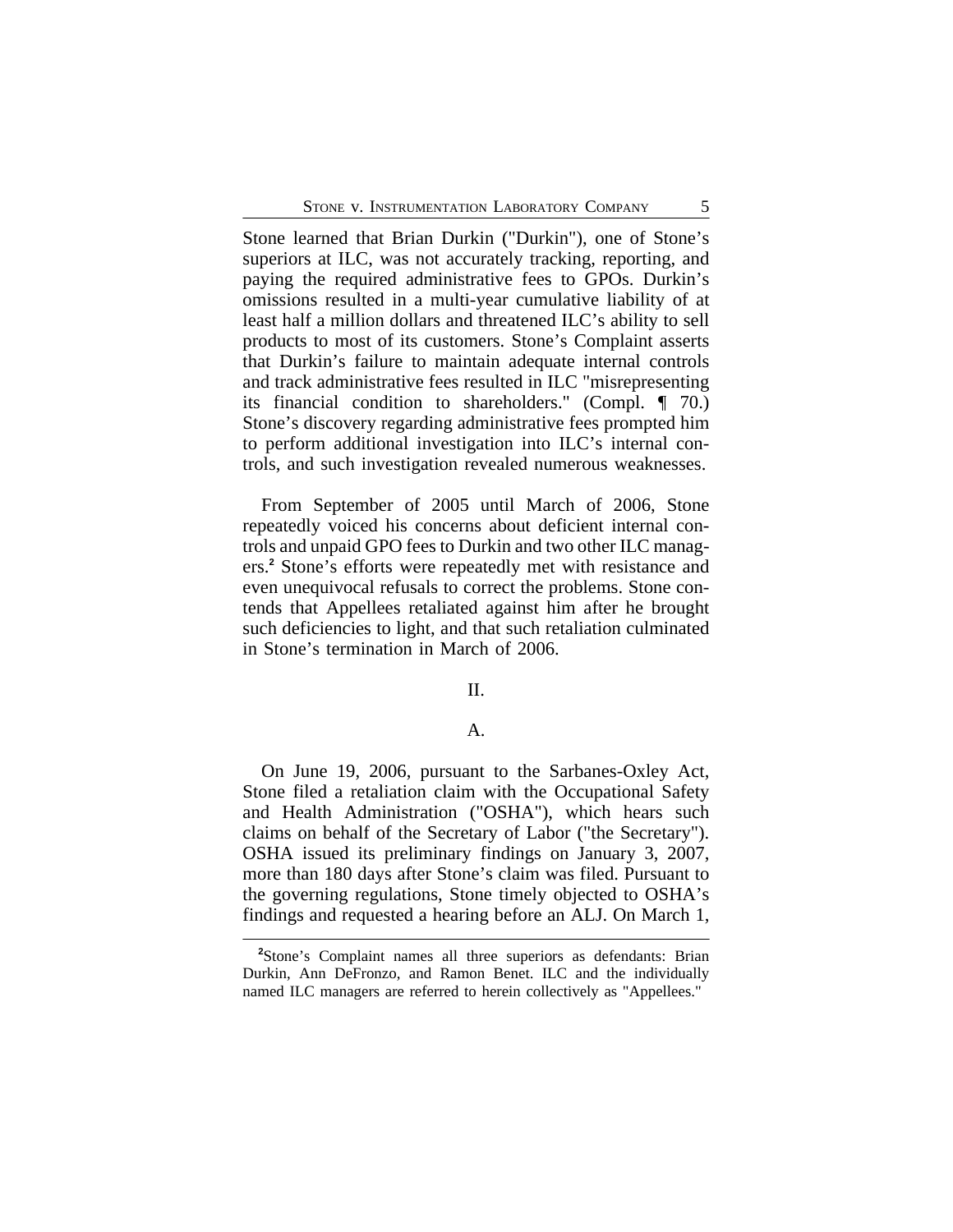2007, Appellees filed a motion for summary decision before the ALJ. In response, Stone moved to delay consideration of such motion to permit him to take discovery. Stone's motion for discovery was denied,<sup>3</sup> and the ALJ granted Appellees' motion for summary decision on September 6, 2007. Stone thereafter successfully petitioned the Administrative Review Board ("ARB") for review of the ALJ's order. On October 1, 2007, the ARB established a briefing schedule, which was thereafter modified by the ARB on Stone's motion.

On November 8, 2007, more than a month before Stone's initial brief was due under the modified briefing schedule, Stone filed a notice with the ARB stating his intention to bring a *de novo* action in federal district court. The ARB then issued an order to show cause why the administrative appeal should not be dismissed. After Appellees failed to respond, and after receiving notice from Stone that he had in fact filed suit in federal court, the ARB dismissed the administrative appeal. Such dismissal was not based on the merits, but appears to be an acknowledgment that, no "bad faith" having been alleged by ILC, the ARB lost jurisdiction over the matter once Stone's complaint was filed in district court.

B.

Stone's Sarbanes-Oxley Act whistleblower suit was filed in the United States District Court for the District of Maryland on November 26, 2007. On March 27, 2008, Appellees timely filed a motion to dismiss pursuant to Federal Rule of Civil Procedure 12(b)(6). After the matter was fully briefed, on July 1, 2008, the district court granted such motion based on preclusion principles, finding that the ALJ's ruling was a "final

**<sup>3</sup>**Stone had previously agreed, during a telephone status conference, that discovery would be stayed pending the ALJ's ruling on the motion for summary decision. Notwithstanding such inconsistent positions, there is no allegation that Stone acted in "bad faith" to delay the administrative process.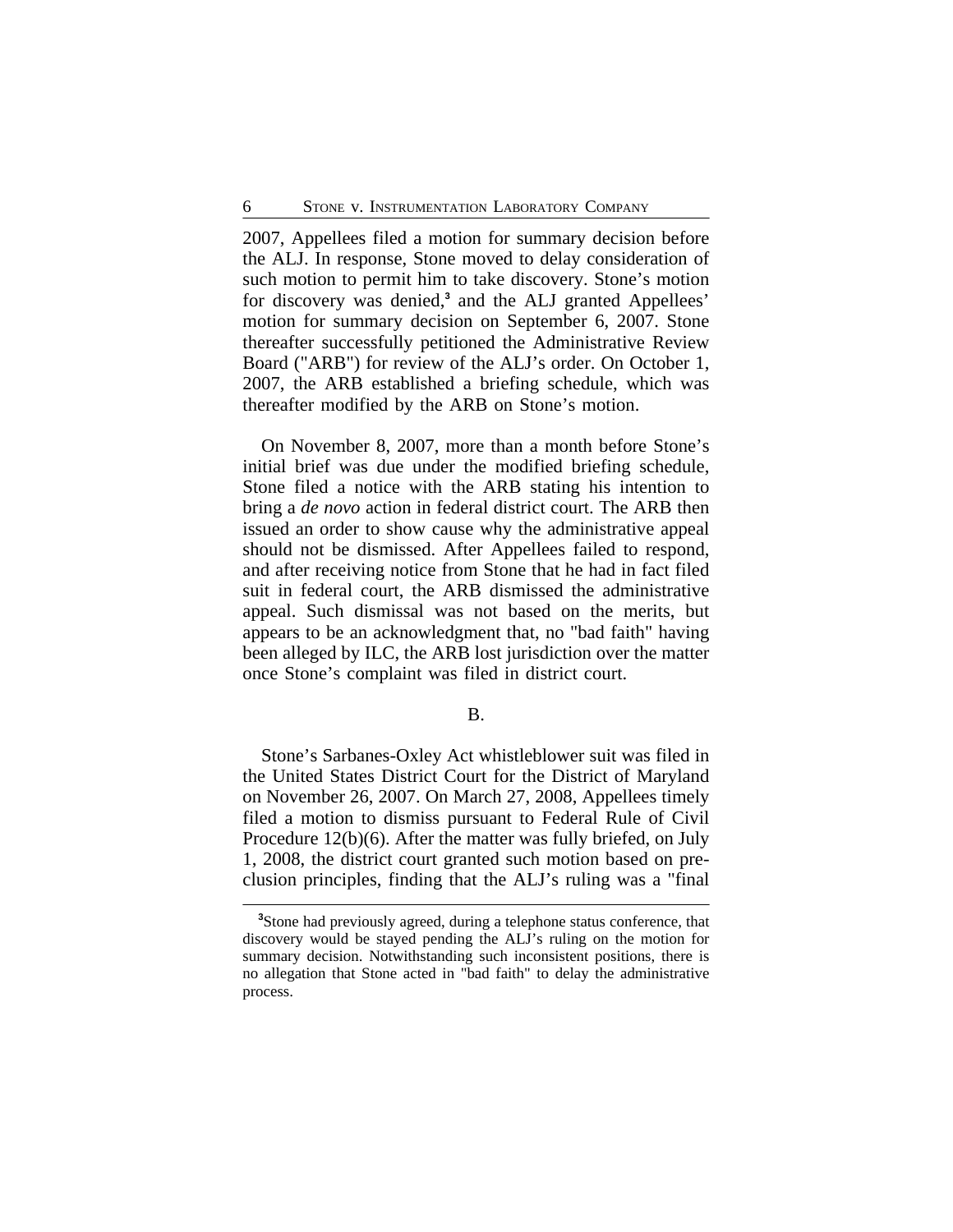judgment on the merits" for purposes of collateral estoppel. (J.A. 168-69.) In so ruling, the court rejected Stone's claim that he did not have a "full and fair opportunity to litigate his claims before the ALJ" and indicated that permitting Stone to pursue relief in federal district court would be "wasteful." (J.A. 169.) The district court did, however, "issue a mandamus to the [Department of Labor] to re-instate proceedings" and further ordered the ARB "to rule on the merits of Stone's appeal within 90 days . . . ." (J.A. 169.)

Although the district court granted the motion to dismiss and ordered further administrative proceedings, it did not dismiss the civil action before it, opting instead to stay the proceedings. Stone thereafter sought certification to file an appeal to this Court, but that motion was ultimately denied. Stone declined to further prosecute his administrative appeal before the ARB because he believed that the filing of his complaint in district court divested the ARB of jurisdiction. Based on Stone's failure to prosecute, the ARB entered a final order of dismissal and Stone thereafter obtained a final judgment from the district court on his dismissed whistleblower claim. Stone now appeals the dismissal of his district court action.

#### III.

#### A.

The instant appeal presents a question of statutory interpretation, which is a question of law that we review *de novo*. *United States v. Turner*, 389 F.3d 111, 119 (4th Cir. 2004). Appellant argues that the plain meaning of the relevant statute could not be clearer, and that as a Sarbanes-Oxley whistleblower complainant he is entitled to a *de novo* review in federal district court because the Secretary did not reach a "final decision" within 180 days, as required by the Sarbanes-Oxley Act. In contrast, Appellees contend that the language of the Sarbanes-Oxley Act and its regulations do not abrogate the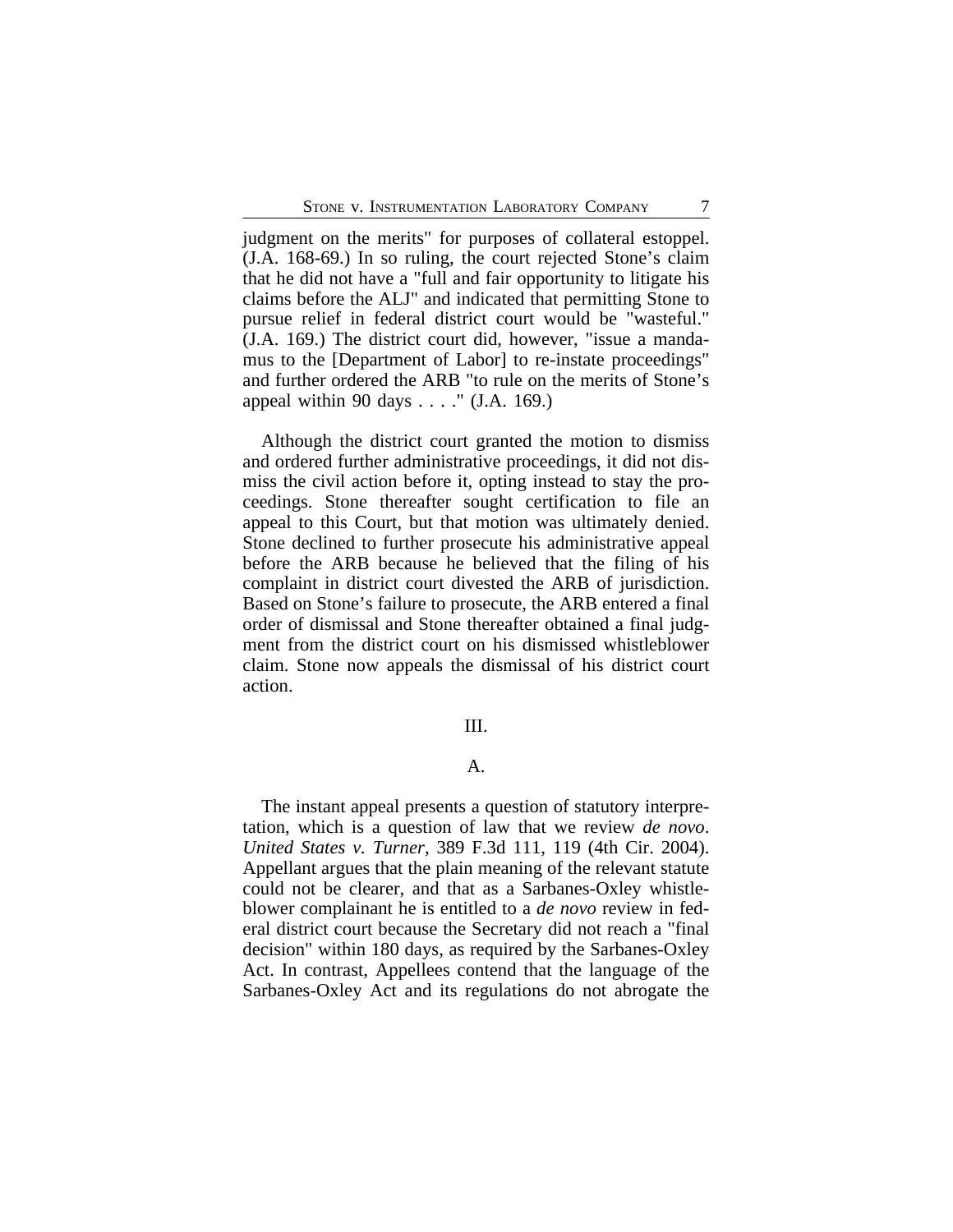district court's long-recognized power to apply principles of preclusion to avoid duplicative litigation. Both sides agree that there is no apparent guidance from federal circuit courts on the proper interpretation of the relevant provision of this relatively new statute.**<sup>4</sup>**

"When interpreting statutes we start with the plain language." *U.S. Dep't of Labor v. N.C. Growers Ass'n*, 377 F.3d 345, 350 (4th Cir. 2004). Under the first and "cardinal canon" of statutory construction, "courts must presume that a legislature says in a statute what it means and means in a statute what it says." *Conn. Nat'l Bank v. Germain*, 503 U.S. 249, 253-54 (1992). Accordingly, when a statute is unambiguous, "this first canon is also the last: 'judicial inquiry is complete.'" *Id.* at 254 (quoting *Rubin v. United States*, 449 U.S. 424, 430 (1981)); *United States v. Pressley*, 359 F.3d 347, 349 (4th Cir. 2004). Courts will not, however, adopt a "literal" construction of a statute if such interpretation would thwart the statute's obvious purpose or lead to an "absurd result." *Chesapeake Ranch Water Co. v. Board of Comm'rs of Calvert County*, 401 F.3d 274, 280 (4th Cir. 2005).

Only when a statute is silent or ambiguous regarding the precise question at issue is it appropriate to defer to an administrative agency's interpretative regulations and only then if such interpretation is reasonable. *Midi v. Holder*, 566 F.3d 132, 136-37 (4th Cir. 2009); *Yashenko v. Harrah's NC Casino*

**<sup>4</sup>**The court below noted the lack of case law interpreting the relevant Sarbanes-Oxley Act provision and cited to two district court cases, one of which squarely addressed the question before the district court. (J.A. 166- 68.) *See Allen v. Stewart Enters.*, No. 05-4033 (E.D. La. Apr. 6, 2006) (unpublished) (giving preclusive effect to the ALJ's ruling on the plaintiff's administrative whistleblower claim and granting a petition for mandamus that effectively remanded the case to the ARB for further proceedings); *Hanna v. WCI Cmtys., Inc.*, 348 F. Supp. 2d 1322 (S.D. Fla. 2004) (finding that OSHA's *preliminary* findings do not have preclusive effect, but suggesting that the result may be different after an ALJ conducts a hearing and issues a ruling).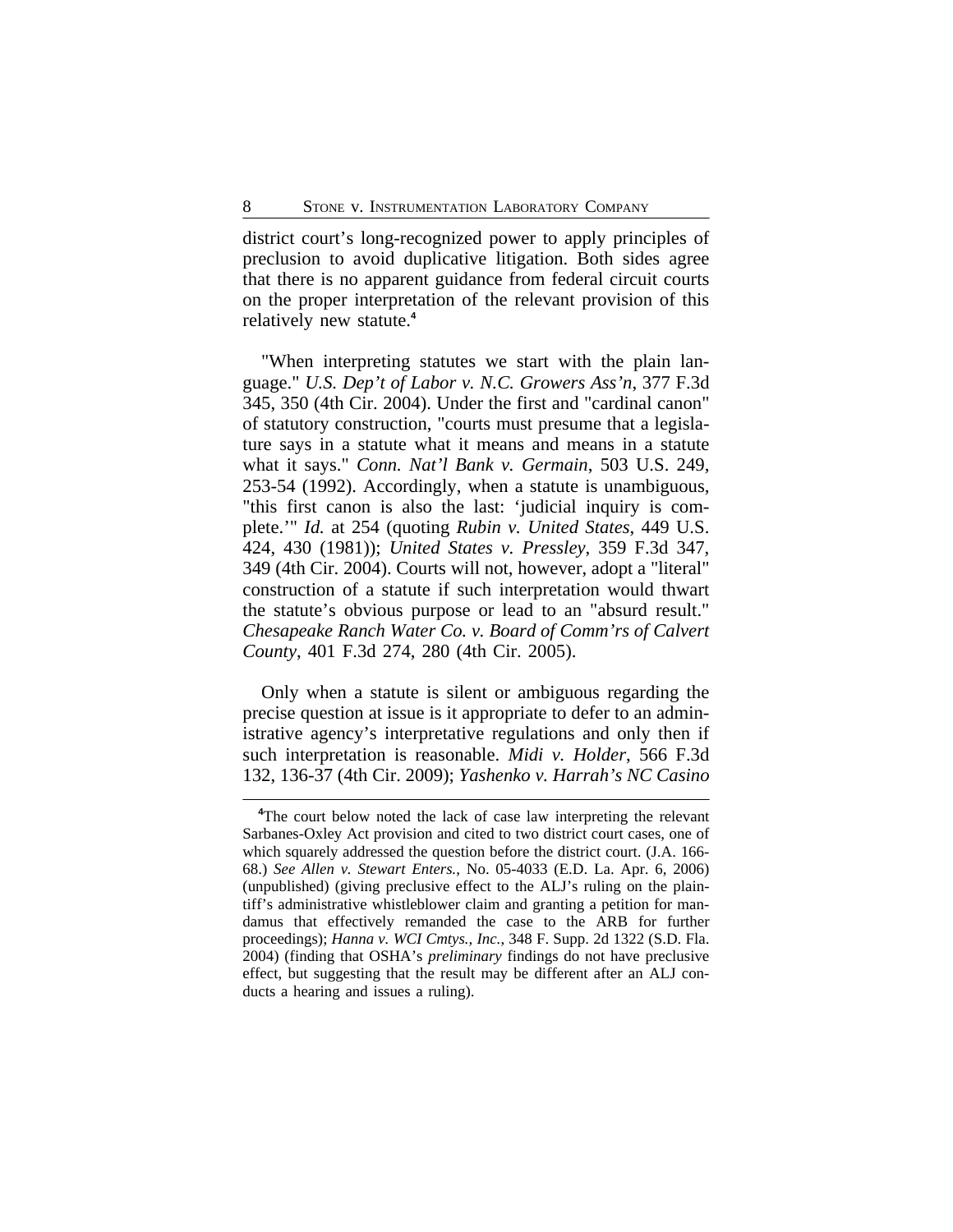*Co.*, 446 F.3d 541, 549 n.1 (4th Cir. 2006). If the plain language of the statute resolves the question and "the intent of Congress is clear, that is the end of the matter; for the court, as well as the agency, must give effect to the unambiguously expressed intent of Congress." *Chevron U.S.A. Inc. v. Natural Res. Def. Council, Inc.*, 467 U.S. 837, 842-43 (1984).

### B.

The Sarbanes-Oxley Act provides employees of publicly traded companies with whistleblower protection, prohibiting employers from terminating, or otherwise retaliating against, such employees when they report "potentially unlawful conduct" that has occurred or is in progress, *Welch v. Chao*, 536 F.3d 269, 275 (4th Cir. 2008); *Livingston v. Wyeth, Inc.*, 520 F.3d 344, 352 (4th Cir. 2008). Specifically, section 806 of the Act, titled "Civil action to protect against retaliation in fraud cases," provides:

No [publicly-traded company], or any officer, employee, . . . or agent of such company, may discharge, demote, suspend, threaten, harass, or in any other manner discriminate against an employee in the terms and conditions of employment because of any lawful act done by the employee—

(1) to provide information . . . the employee reasonably believes constitutes a violation of section 1341 [mail fraud], 1343 [wire fraud], 1344 [bank fraud], or 1348 [securities fraud], any rule or regulation of the Securities and Exchange Commission, or any provision of Federal law relating to fraud against shareholders, when the information or assistance is provided to . . .

. . . a person with supervisory authority over the employee . . . .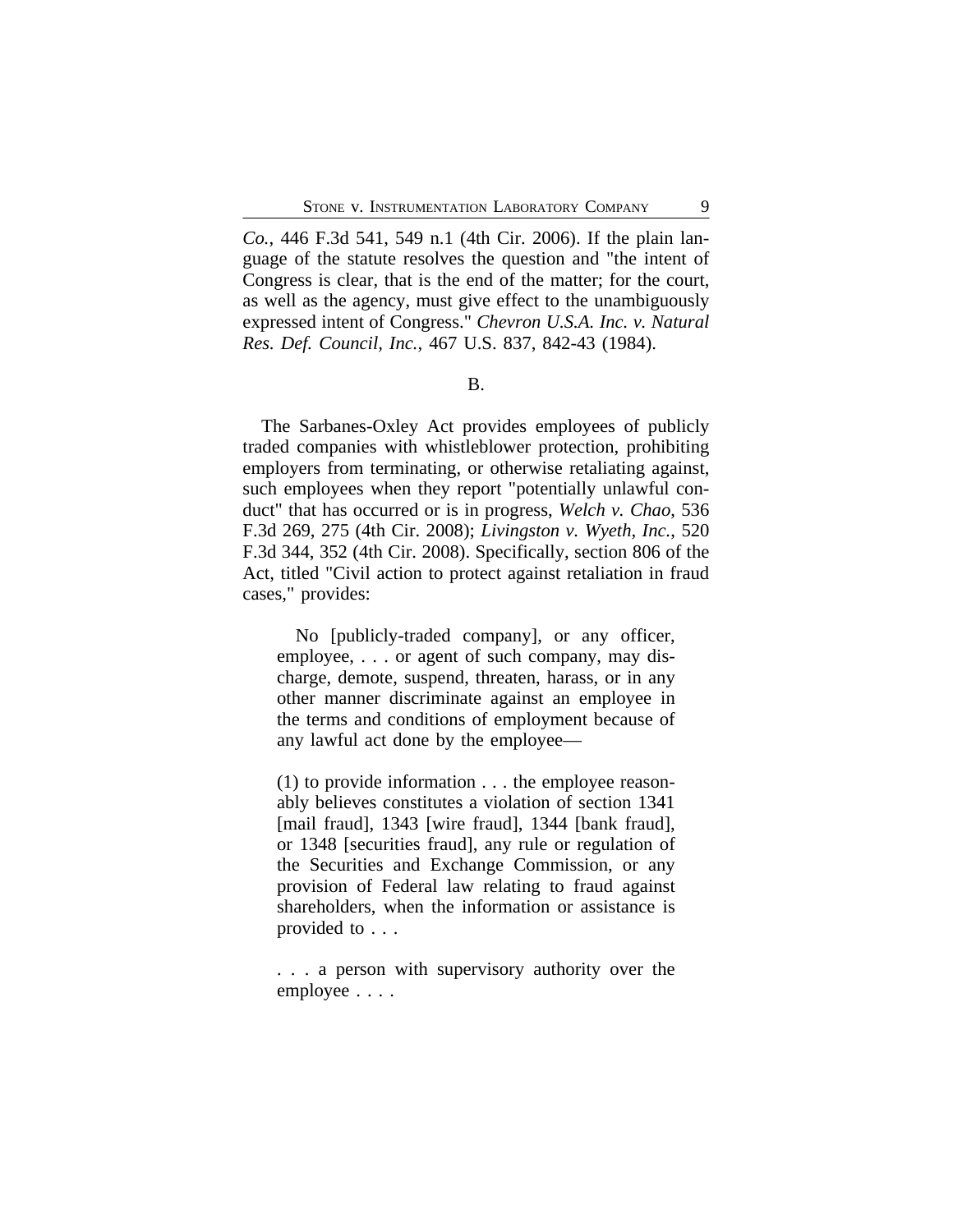18 U.S.C. § 1514A(a); *see also Welch*, 536 F.3d at 275; *Livingston v. Wyeth, Inc.*, 520 F.3d 344, 351 (4th Cir. 2008). In order to pursue an alleged violation of  $\S$  1514A(a), an employee or former employee of a publicly traded company must adhere to the procedure set forth in § 1514A(b), which states than an aggrieved individual may seek relief by:

(A) filing a complaint with the Secretary of Labor; or

(B) if the Secretary *has not issued a final decision within 180 days of the filing of the complaint* and there is no showing that such delay is due to the bad faith of the claimant, bringing an action at law or equity *for de novo review in the appropriate district court of the United States*, which shall have jurisdiction over such an action without regard to the amount in controversy.

18 U.S.C. § 1514A(b)(1) (emphasis added).

The Department of Labor's ("DOL") regulations implementing § 1514A set forth the procedure governing the administrative review process for such whistleblower claims as well as the procedure for notifying the DOL of a complainant's intent to file suit in federal court for lack of a "final" administrative decision within 180 days. To the extent that such regulations fill in procedural gaps left by the statute and do not conflict with statutory language, we afford them deference. *See Yashenko*, 446 F.3d at 549 n.1 (quoting *Chevron*, 467 U.S. at 844) ("We review legislative regulations (those filling explicit gaps in the statute) to ensure they are not 'arbitrary, capricious, or manifestly contrary to the statute,' while reviewing interpretive regulations (those clarifying terms and provisions of the statute) for reasonableness.").

The first DOL administrative ruling on a Sarbanes-Oxley whistleblower claim takes the form of preliminary OSHA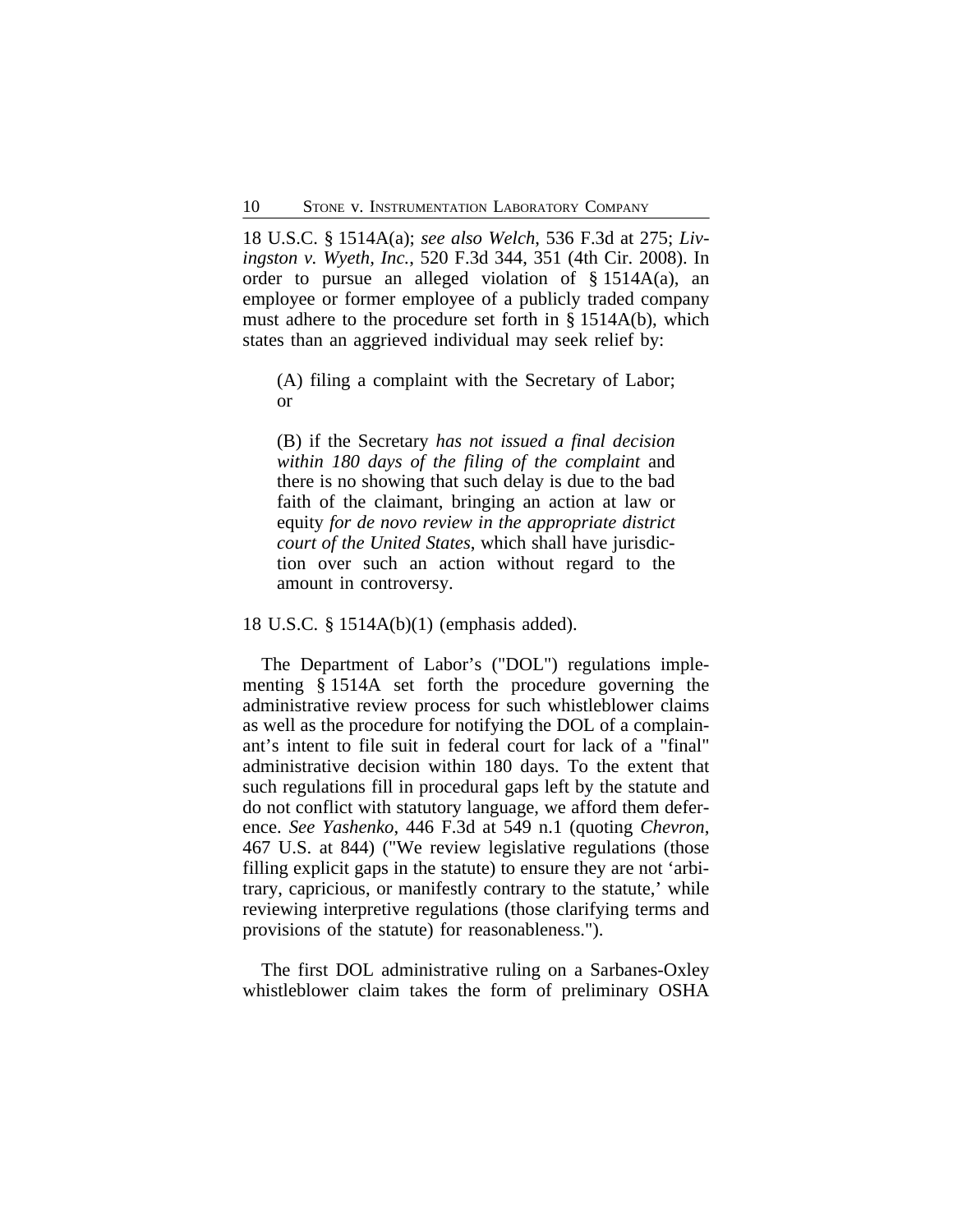findings, which can thereafter be challenged before an ALJ. 29 C.F.R. § 1980.106(a). The ALJ's decision on such a challenge "will contain appropriate findings, conclusions, and an order . . . ." *Id.* § 1980.109(a). A complainant can further challenge an adverse ALJ ruling through the filing of a "petition for review" with the ARB. *Id.* § 1980.110(a). If the ARB does not accept the petition for review, then the "decision of the [ALJ] will become the final order of the Secretary . . . ." *Id.* § 1980.110(b). If, however, the ARB accepts a complainant's petition for review, "the decision of the administrative law judge *will be inoperative* unless and until the Board issues an order adopting the decision . . . ." *Id.* (emphasis added).**<sup>5</sup>**

After the Secretary issues a final decision, the Act provides that such decision can be appealed directly to the appropriate circuit court of appeals. *See* 18 U.S.C. § 1514A(b)(2)(A); 49 U.S.C. § 42121(b)(4). However, if a "final" administrative decision has not been timely issued and a complainant desires *de novo* review in *district* court, the DOL regulations provide that a complainant must file a "notice of his or her intention to file such a [federal] complaint." 29 CFR § 1980.114(b). The notice must be provided fifteen days in advance of filing the federal suit, and should be filed with "the [ALJ] *or the [ARB]*, depending on where the proceeding is pending." *Id.* (emphasis added).

With the above statutory and regulatory backdrop, we now turn to the central question before us — whether the district court had authority to dismiss Stone's complaint by applying preclusion principles.

**<sup>5</sup>**We defer to the DOL's established procedure for processing and ruling on an administrative whistleblower claim, and such procedure necessarily defines what constitutes a "final decision" of the Secretary. Such deference to the DOL's reasonable implementation of the Sarbanes-Oxley Act is appropriate regardless of whether the court views the DOL's procedural scheme as merely "filling explicit gaps in the statute" or "clarifying" the phrase "final decision" as used in the statute. *Yashenko*, 446 F.3d at 549 n.1.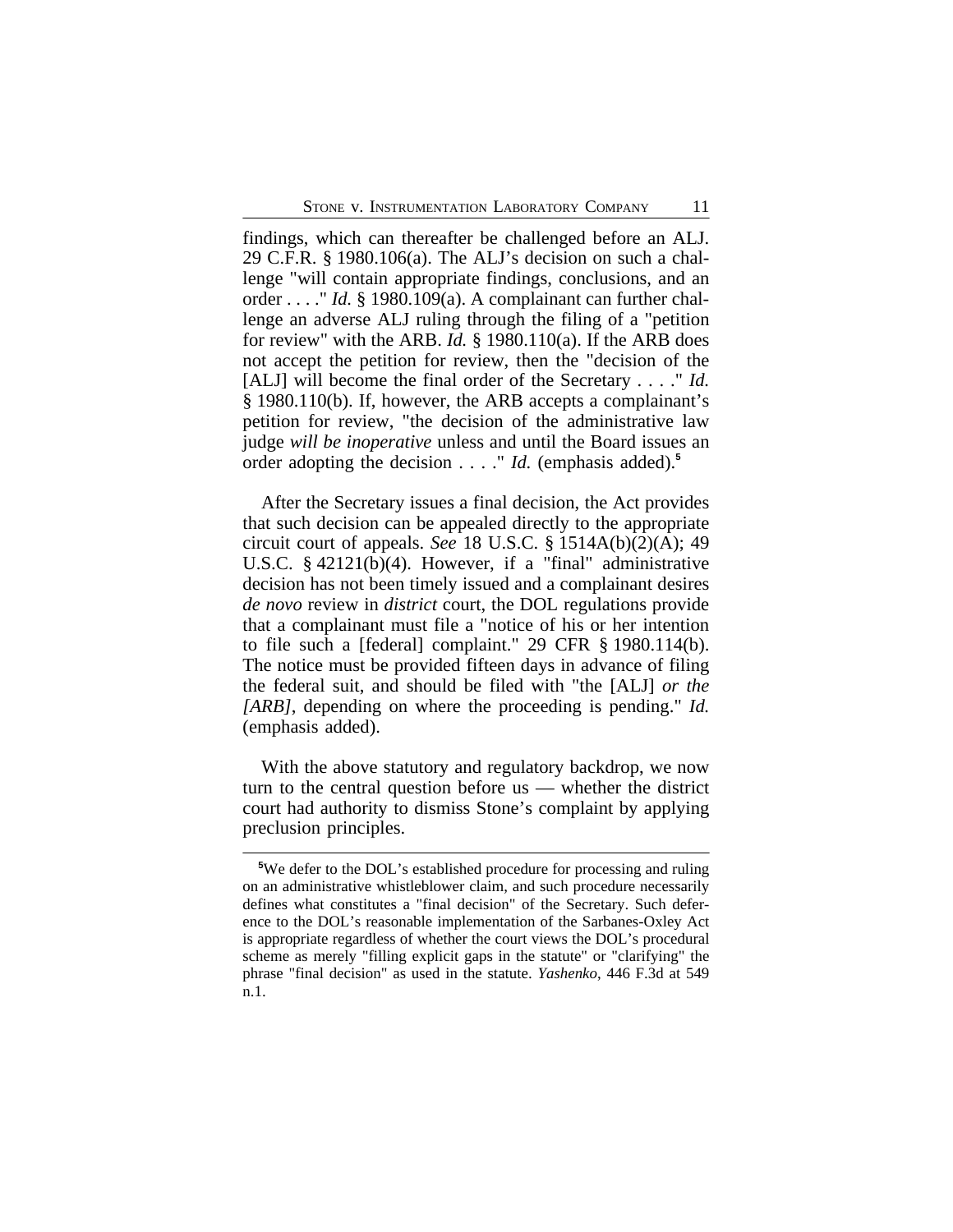#### C.

The relevant portion of the Sarbanes-Oxley whistleblower statute states that an aggrieved individual may bring "an action at law or equity for *de novo* review in the appropriate district court of the United States" if a final decision has not been issued by the Secretary of Labor within 180 days after the filing of an administrative complaint. 18 U.S.C. § 1514A(b)(1)(B). Starting, as we must, with the text of the statute, we find the above quoted language to be plain and unambiguous. It is undisputed that, here, the Secretary did not issue a final decision within 180 days and that Stone followed the procedure set forth in the regulations to exercise his statutory right to seek relief in district court.

Although the action in district court was properly filed and the court acknowledged its jurisdiction over the suit, in granting Appellees' motion to dismiss, the district court relied on its inherent power to apply preclusion principles, issue a mandamus, and order the DOL to re-instate administrative proceedings. (J.A. 168-69.) The district court explained that because Stone had "a full and fair opportunity to litigate his claims before an ALJ, which resulted in a final judgment on the merits, it would be wasteful to relitigate the[ ] claims" in district court. (J.A. 169.) In reaching such conclusion, the district court relied in part on the Secretary's public comments on § 1514A, as well as on a similar finding by an out of circuit district court in *Allen v. Stewart Enterprises, Inc.*, No. 05- 4033 (E.D. La. Apr. 6, 2006) (unpublished).

In applying preclusion principles, the district court strayed from the plain and unambiguous meaning of  $§$  1514A(b)(1)(B). The district court need not have reached any DOL interpretive regulations, or the Secretary's comments to such regulations, to define a complainant's right to a *de novo* review in district court. The text of the statute is clear — if the DOL has not reached a final decision within the time period established by Congress, a complainant has the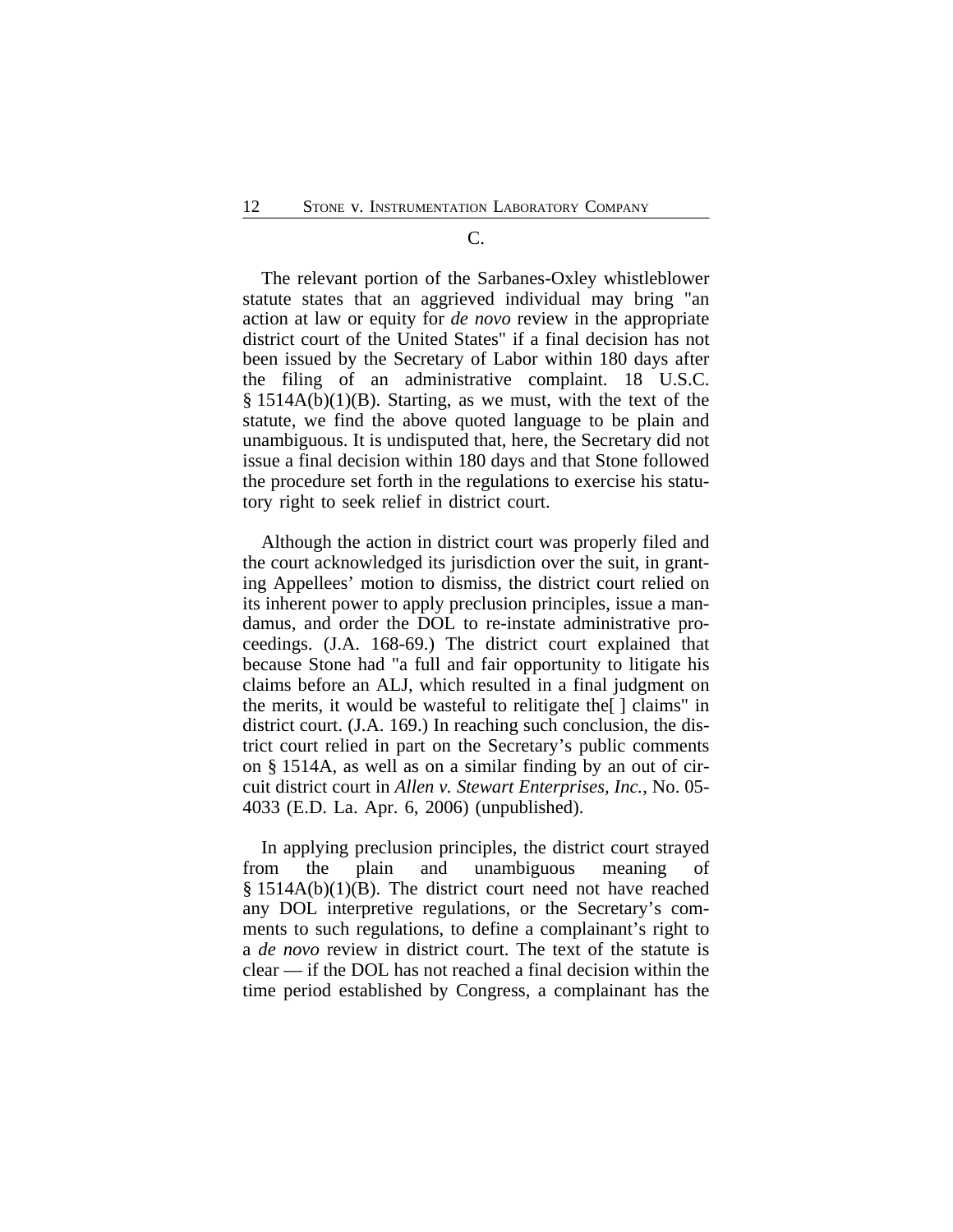*statutory right* not merely to undefined relief in another forum, but to "*de novo* review" in federal district court. 18 U.S.C. § 1514A(b)(1)(B). A plaintiff's right to pursue such relief is not circumscribed in any manner by the statute.

Appellees argue, however, that although the statute does not preclude a plaintiff from seeking such relief, nothing in the text of the statute, its procedural regulations, or its legislative history, "abrogate[s] the District Court's long-recognized power to prevent needless duplicative litigation by applying collateral estoppel." (Appellees' Brief 17.) Although we agree that district courts generally have the ability to give preclusive effect to final administrative rulings, *Collins v. Pond Creek Mining Co.*, 468 F.3d 213, 217 (4th Cir. 2006), we reject Appellees' interpretation of the instant statute since such construction reads out of the statute the phrase "*de novo* review." 18 U.S.C. § 1514A(b)(1)(B). As we have previously stated, "[b]y definition, *de novo* review entails consideration of an issue as if it had not been decided previously."*United States v. George*, 971 F.2d 1113, 1118 (4th Cir. 1992); *see Betty B Coal Co. v. Director, Office of Workers' Compensation Programs, United States Dep't of Labor*, 194 F.3d 491, 499 (4th Cir. 1999) ("The sum of a *de novo* review and a *de novo* process is a new adjudication."). Accordingly, although the statute does not expressly state that a district court's ability to apply preclusion principles is "abrogated," the statute expressly requires the district court to consider the merits anew. Taking steps that, in effect, defer to the agency is in direct conflict with the statute's mandate that the district court consider the issue "as if it had not been decided previously." *George*, 971 F.2d at 1118.**<sup>6</sup>**

**<sup>6</sup>** We recognize that in reviewing *de novo* questions of law when there is *final* agency action we sometimes defer to the agency's statutory interpretation. *See*, *e.g.*, *Welch*, 536 F.3d at 276 ("Under the Administrative Procedure Act . . . [w]e review questions of law *de novo*, giving deference to the ARB's interpretation of § 1514A."). However, the procedural posture of this matter, involving the initiation of a new case in district court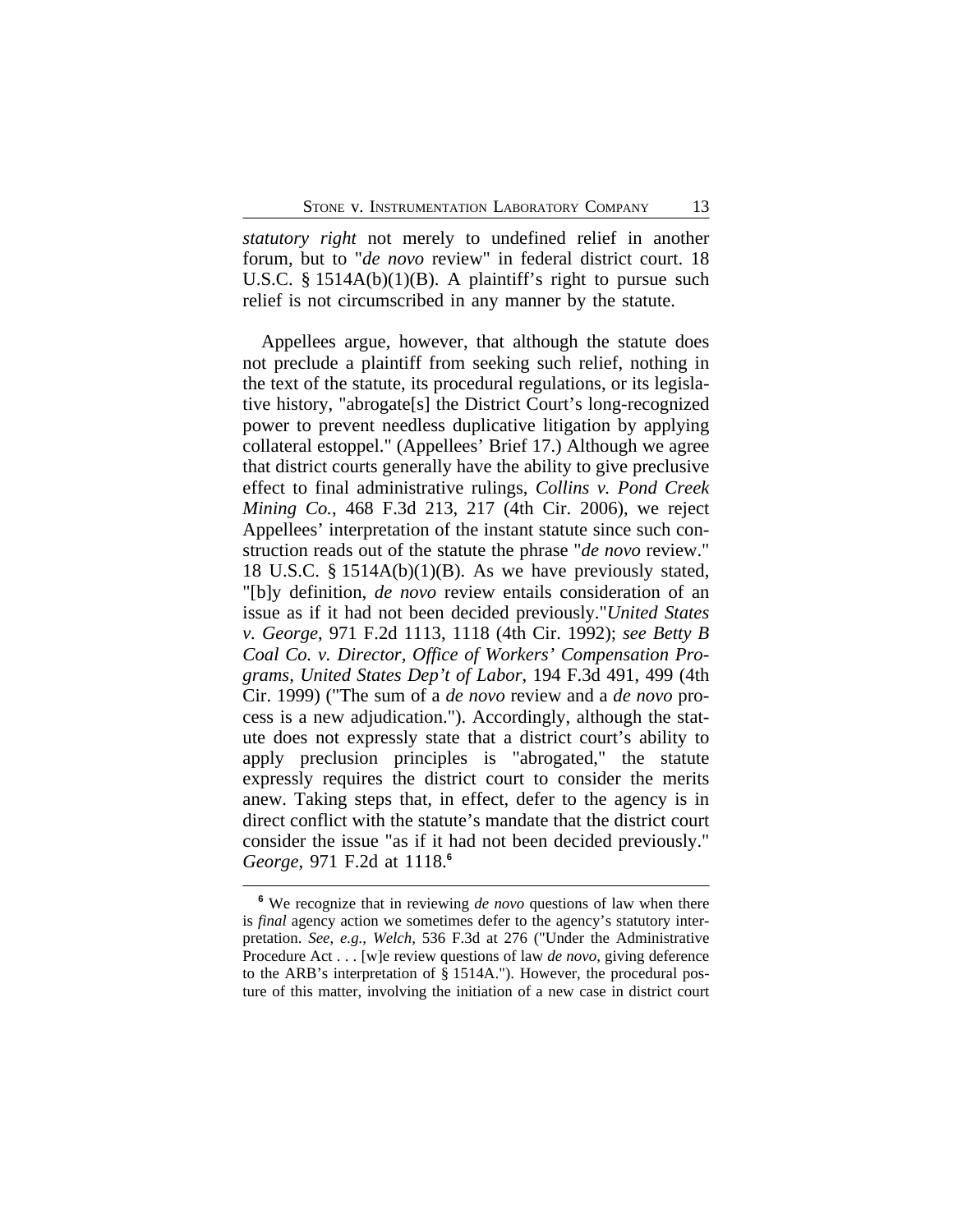To further clarify the import of Congress's establishment of a right to "*de novo* review," we have previously discussed in detail the difference between preclusive findings of state ALJs on § 1983 claims, and non-preclusive findings of state ALJs on Title VII claims. *Rao v. County of Fairfax, Va.*, 108 F.3d 42, 45 (4th Cir. 1997); *Layne v. Campbell County Dept. of Social Servs.*, 939 F.2d 217, 219 (4th Cir. 1991). Such distinction exists because the language and legislative history of Title VII establish that administrative findings are entitled to a level of deference that is "something less than preclusion." *Rao*, 108 F.3d at 45; *see University of Tenn. v. Elliott*, 478 U.S. 788, 795-99 (1986) (recognizing Congress's authority to create a statutory scheme that does not afford preclusive effect to prior administrative fact finding).

Here, the controlling statute does not provide that a district court give any *deference* to prior administrative findings but instead requires performance of a *de novo* review.**<sup>7</sup>** Accord-

due to the absence of final agency action, is starkly different from *Welch*, and similar cases, where an agency's *final* decision is reviewed by this Court in the first instance. Tellingly, here, not only is there no final agency action to which to defer, but a district court's review under § 1514A(b)(1)(B) is not review of a question of law, it is consideration of the Sarbanes-Oxley complaint as if the complaint had been filed initially in district court. As we noted in *Welch*, deference is appropriate when it appears that Congress expects the agency to speak with the force of law, but nothing in § 1514A(b)(1)(B) suggests that Congress intended non-final agency actions, or the Secretary's comments regarding how a district court will conduct *de novo* review, "to speak with the force of law." *Id.* at 276 n.2 (quoting *United States v. Mead Corp.,* 533 U.S. 218, 229 (2001)).

<sup>&</sup>lt;sup>7</sup> Appellees argue that even though the ALJ's ruling was not the DOL's "final decision," as per the controlling regulations, it was "final" for purposes of collateral estoppel. *See E.I. Du Pont de Nemours & Co. v. Richmond Guano Co.*, 297 F. 580, 583 (4th Cir. 1924) (indicating that a federal district court's ruling can have preclusive effect while an appeal is pending). We need not, however, reach the question of whether an ALJ's ruling, while being appealed administratively, can have preclusive effect in federal court because even if preclusion principles are generally applicable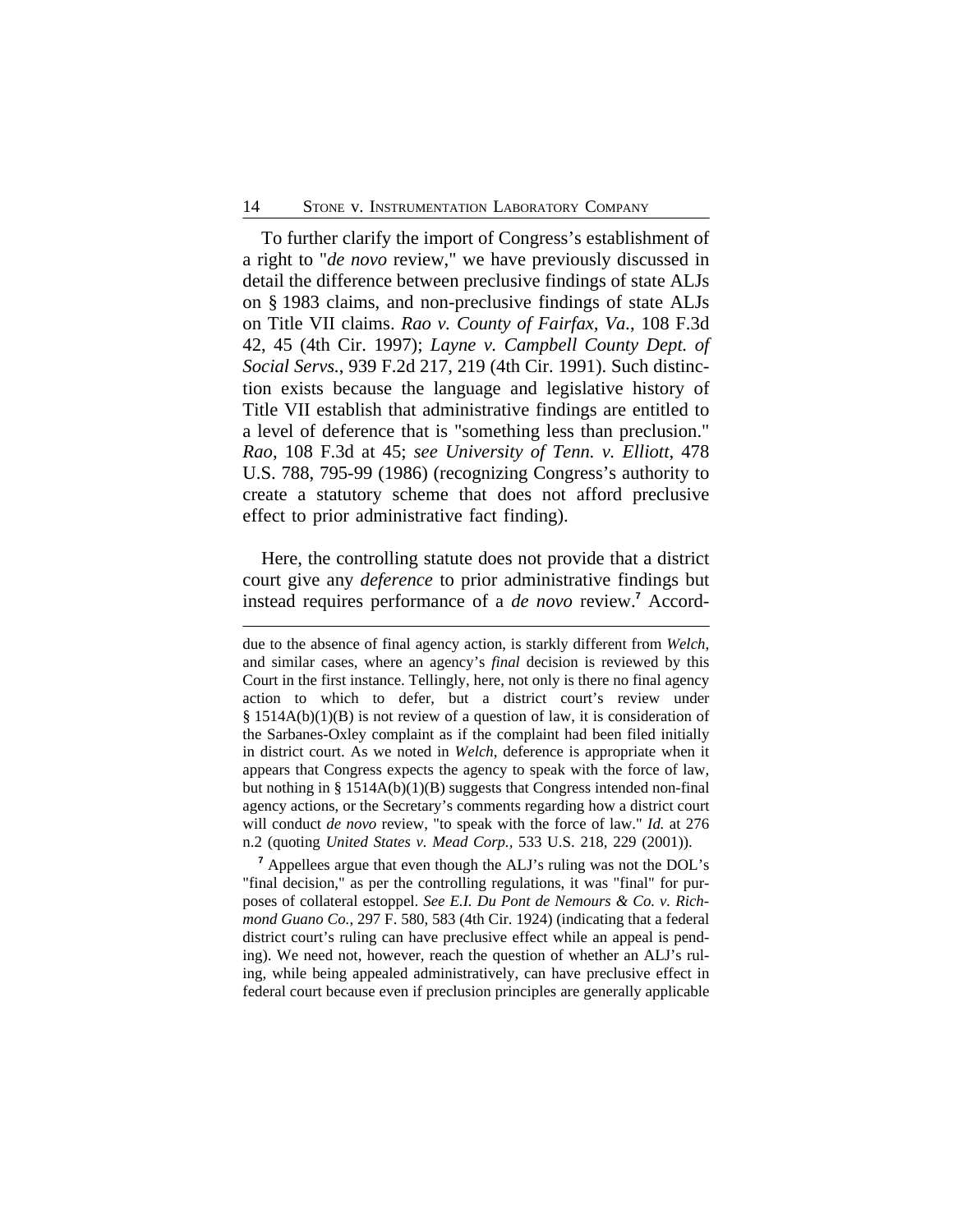ingly, deferring to the administrative agency, even if more efficient, is in direct conflict with the unambiguous language of the Sarbanes-Oxley Act. *Astoria Federal Sav. & Loan Ass'n v. Solimino*, 501 U.S. 104, 108 (1991) ("Courts do not, of course, have free rein to impose rules of preclusion, as a matter of policy, when the interpretation of a statute is at hand[,] . . . [and] the question is not whether administrative estoppel is wise but whether it is intended by the legislature.").

As the plain language of § 1514A(b)(1) mandates a *de novo* review by the district court which will, if an ALJ has already issued a ruling, likely result in some duplication of efforts, we next consider whether such literal interpretation of the statute leads to an "absurd result." *Chesapeake Ranch Water Co.*, 401 F.3d at 280; *see Aremu v. Dep't of Homeland Security*, 450 F.3d 578, 583 (4th Cir. 2006) ("[A] court must, if possible, interpret statutes to avoid absurd results.").

In support of the contention that it would be "absurd" to permit *de novo* review in district court following a full hear-

in such scenario, here, Congress's creation of the statutory right to "de novo review" in district court would trump such general rule. *See id.* at 583 (indicating that the lower court's finding only has preclusive effect when, on appeal, "it is *not* . . . *tried de novo*, but the record made below is simply re-examined and the judgment is either vacated or affirmed . . . ."); *see also* Restatement (Second) of Judgments § 83(4) (1982) ("An adjudicative determination of an issue by an administrative tribunal does not preclude relitigation of that issue in another tribunal if according preclusive effect to determination of the issue would be *incompatible with a legislative policy that*: (a) The determination of the tribunal adjudicating the issue is not to be accorded conclusive effect in subsequent proceedings; or (b) The tribunal in which the issue subsequently arises *be free to make an independent determination of the issue in question*.") (emphasis added); *id.* cmt. a ("The application of this Section is *subject to statutory provisions* that may, expressly or by implication, govern the res judicata effect of the determinations of a particular tribunal.") (emphasis added).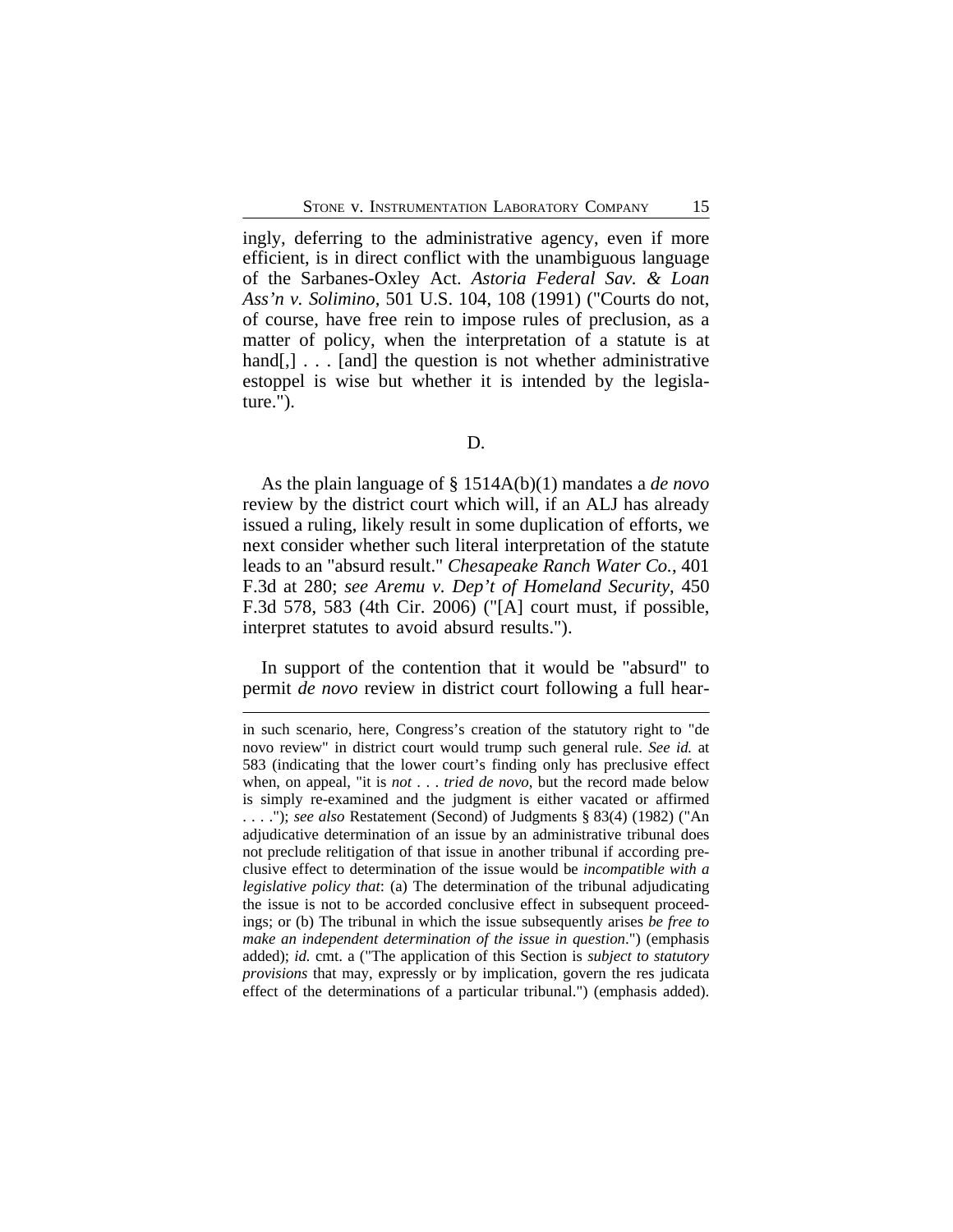ing before an ALJ, Appellees rely in part on the Secretary of Labor's comments to the regulations implementing § 1514A(b)(1). After explaining that the text of the Sarbanes-Oxley whistleblower provisions is "unique" because it creates the possibility that a complainant will turn to a district court while an appeal is pending before the ARB, the Secretary opines:

The Secretary believes that it would be a waste of the resources of the parties, the Department, and the courts for complainants to pursue duplicative litigation. The Secretary notes that the courts have recognized that, when a party has had a full and fair opportunity to litigate a claim, an adversary should be protected from the expense and vexation of multiple lawsuits and that the public interest is served by preserving judicial resources by prohibiting subsequent suits involving the same parties making the same claims. . . . Therefore, *the Secretary anticipates* that Federal courts will apply [preclusion] principles if a complainant brings a new action in Federal court following extensive litigation before the Department that has resulted in a decision by an administrative law judge or the Secretary. Where an administrative hearing has been completed and a matter is pending before an administrative law judge or the Board for a decision, a Federal court also might treat a complaint as a petition for mandamus and order the Department to issue a decision under appropriate time frames.

Procedures for the Handling of Discrimination Complaints Under Section 806 of the Corporate and Criminal Fraud Accountability Act of 2002, Title VIII of the Sarbanes-Oxley Act of 2002, 69 F.R. 52104, 52111-12 (Aug. 24, 2004) (emphasis added). The Secretary goes on to note that although public comments to the regulations suggested that the DOL "specifically incorporate preclusion principles" into the regu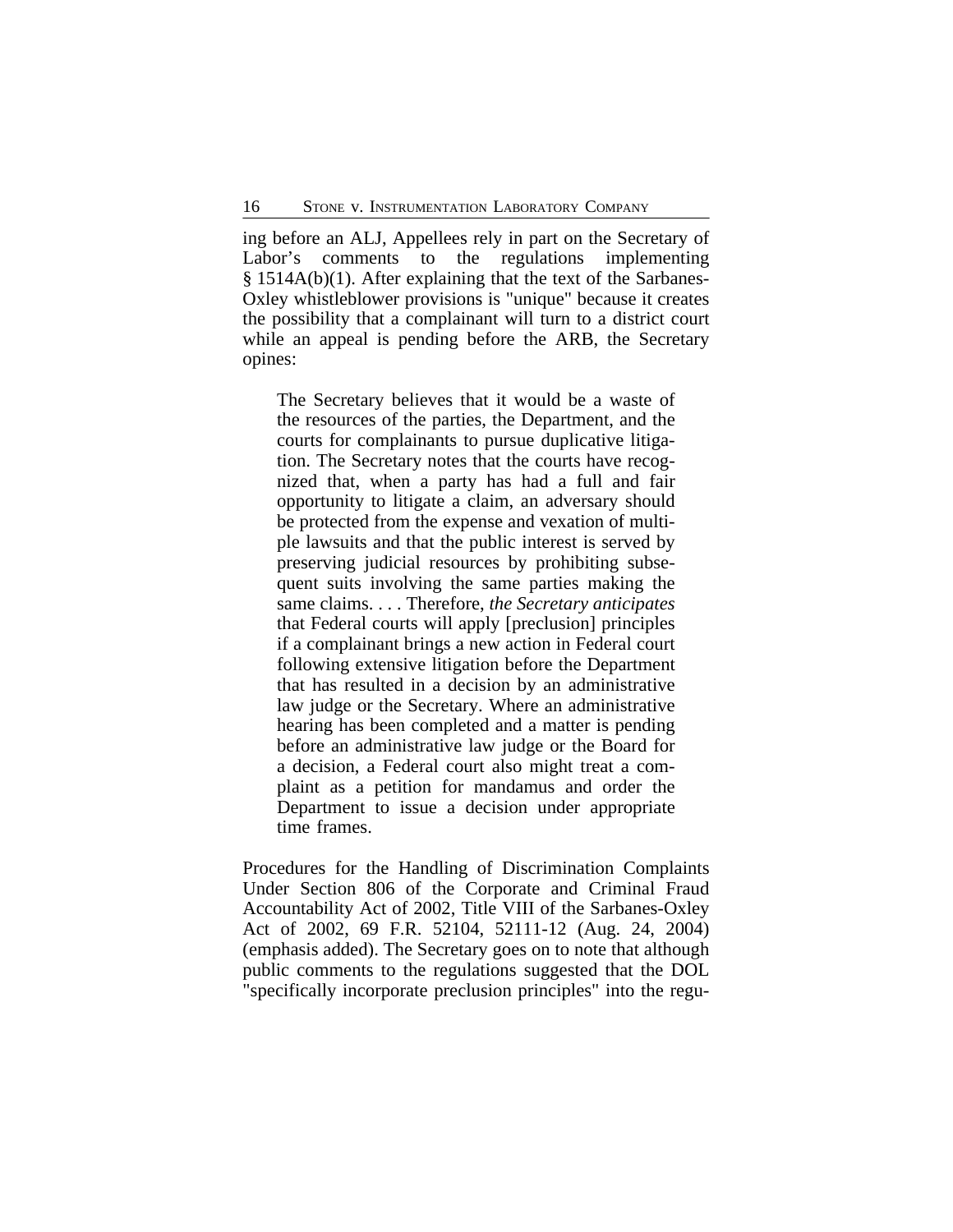lations, such step was not taken because "there is no statutory basis for including preclusion principles in the[ ] regulations . . . ." *Id.*

Notwithstanding the Secretary's "anticipation" on how courts will interpret and apply § 1514A(b)(1), the Secretary's invitation to transform a right to *de novo* review in district court into a request for mandamus cannot be squared with the statutory language chosen by Congress. Although, in the eyes of the Secretary, Congress's decision to permit duplication of efforts is problematic, neither Appellees nor the Secretary present a compelling argument as to why such duplication is "absurd." Congress unquestionably chose an aggressive timetable for resolving whistleblower claims and reasonably created a cause of action in an alternative forum should the DOL fail to comply with such schedule.<sup>8</sup> A natural result of the aggressive timeframe is that efforts will be duplicated when the DOL engages in a thorough, yet administratively non- "final", process that fails to resolve the administrative case within the prescribed timeframe. Neither the Secretary nor the courts have the authority to engage in creative interpretation of the statute to avoid duplication of efforts, even if the goal for doing so is laudable. *See Lamie v. U.S. Trustee*, 540 U.S. 526, 538 (2004) (indicating that the Court's "unwillingness to soften the import of Congress' chosen words even if [the Court] believe<sup>[s]</sup> the words lead to a harsh outcome is longstanding" and results from both deference to the Legislature's supremacy and recognition of the fact that members of Congress typically vote based on a bill's language).

<sup>&</sup>lt;sup>8</sup>The benefit of the aggressive timetable established by Congress does not inure solely to the benefit of complainants, as § 1514A presents complainants an extremely limited window to file a claim, providing that a whistleblower action "shall be commenced not later than 90 days after the date on which the violation occurs." 18 U.S.C. § 1514A(b)(2)(D). The fact that the statute requires both the DOL and the complainant to act swiftly further evidences the weight Congress placed on the timely resolution of whistleblower claims.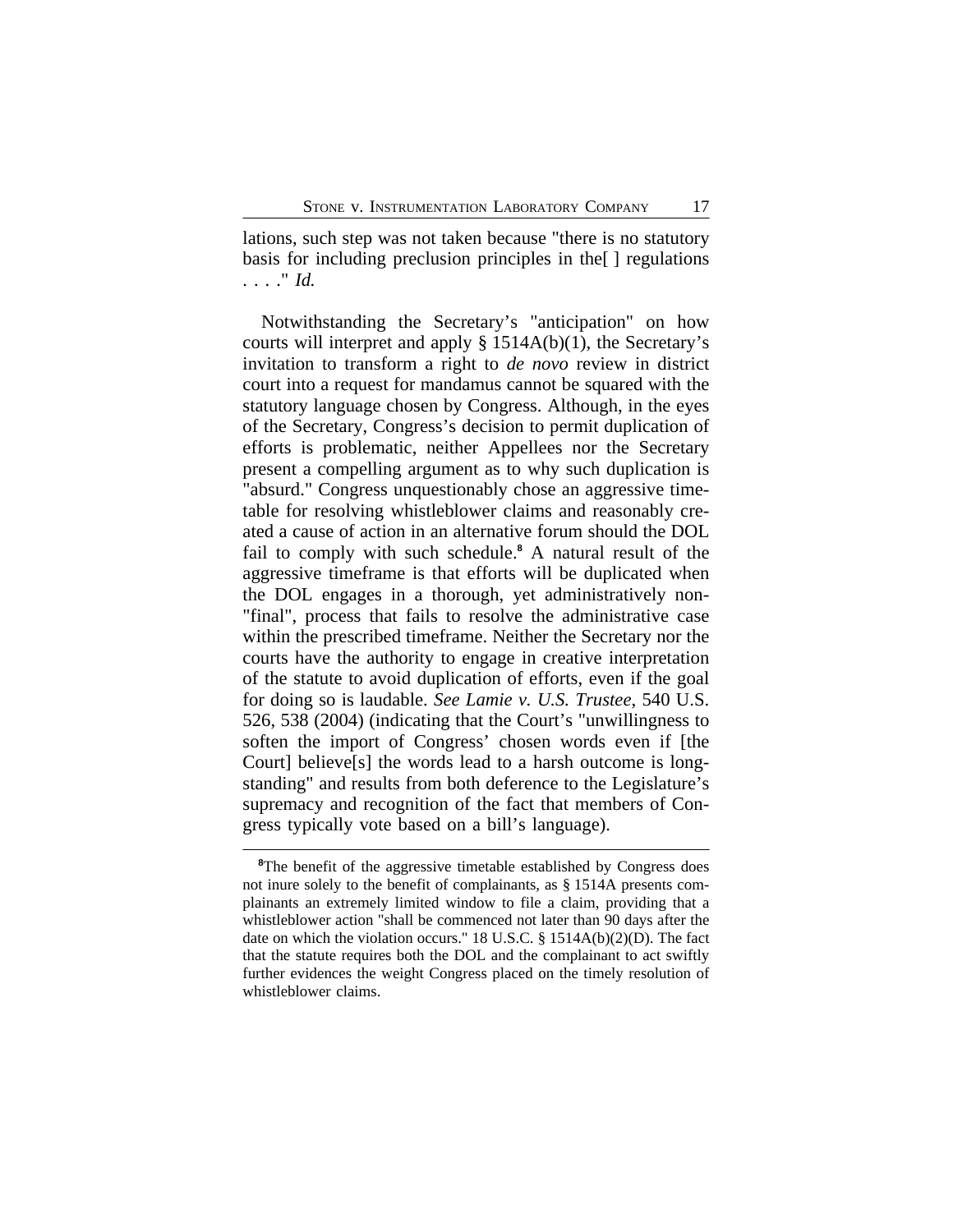Regardless of whether the DOL has, in practice, found it unrealistic to comply with Congress's aggressive timetable,**<sup>9</sup>** Congress plainly has the authority, in balancing speed against resources, to rationally weigh timeliness as a more compelling concern and provide that proceedings begin anew in district court if the DOL is unable to reach a final decision within 180 days. *See Elliott*, 478 U.S. at 799 n.7 ("Congress of course may decide, as it did in enacting Title VII, that other values outweigh the policy of according finality to . . . administrative factfinding."). If the aggressive statutory timetable is unworkable in practice, the remedy must be provided by Congress, not the courts, as we do not reweigh policy determinations made by the legislature. *See Lamie*, 540 U.S. at 538 (highlighting longstanding policy of deferring to words chosen by Congress); *United States v. Noland*, 517 U.S. 535, 541 n.3 (1996) ("[Defendant] may or may not have a valid policy argument, but it is up to Congress, not this Court, to revise [the statutory framework].").

We therefore find that a literal interpretation of the statute does not lead to an "absurd result." In so finding, we reject as contrary to the statute the Secretary's "suggestion" that district courts apply preclusion principles to effectuate a goal of efficiency. First, as noted above, the plain text of the statute expressly provides a complainant the right to *de novo* review. Second, the DOL's own regulations acknowledge that a district court action may be filed while an appeal is pending before the ARB. *See* 29 CFR § 1980.114(b) (requiring that the ARB be notified of intent to file a federal suit if an ALJ's ruling is on appeal to the ARB). Third, even though preclusion principles are *generally* favored, "[c]ourts do not, of course, have free rein to impose rules of preclusion" if it was not intended by the legislature. *Astoria*, 501 U.S. at 108. Fourth,

<sup>&</sup>lt;sup>9</sup>The ARB noted in a footnote to its November 15, 2007 Order to Show cause that: "As is the usual case, by the time the Board received the petition for review, the 180-day period for deciding the case had already expired." (J.A. 105.)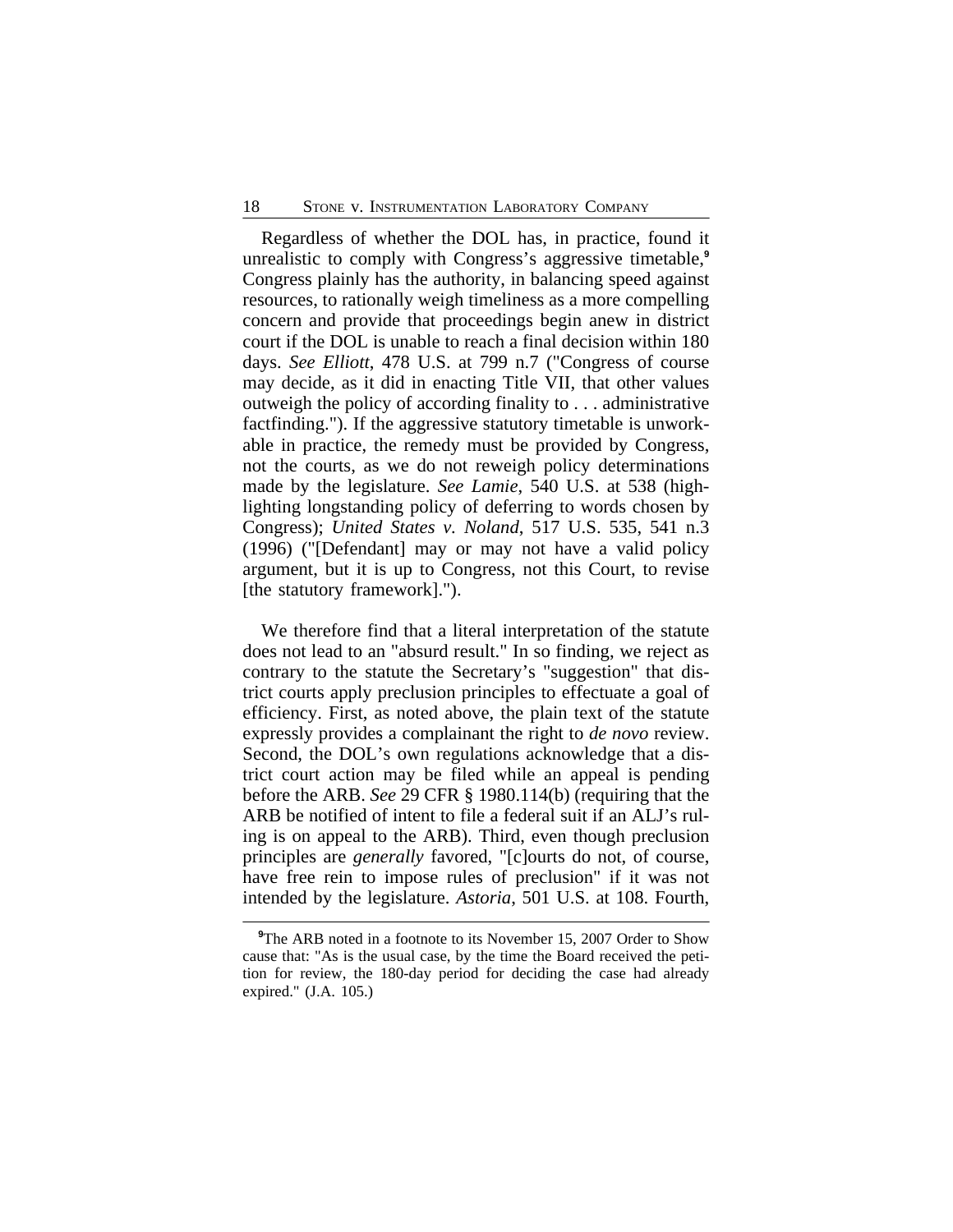any contention that Congress's decision, to permit what may amount to duplicative review, is "absurd" is countered by the reality that Sarbanes-Oxley whistleblower cases involve fact patterns where time is of the essence since the fortunes of the investing public may be at stake. Both a complainant that has suffered adverse job consequences and the public therefore have a strong interest in Congress aiding whistleblower plaintiffs, even if in so doing Congress's scheme may be less efficient than the scheme contemplated by the Secretary.**<sup>10</sup>**

#### IV.

In summary, the plain language of  $\S$  1514A(b)(1)(B) unambiguously establishes a Sarbanes-Oxley whistleblower complainant's right to *de novo* review in federal district court if the DOL has not issued a "final decision" and the statutory 180-day period has expired. Here, regardless of whether the ALJ conducted a hearing or issued findings, it is undisputed that: (1) the administrative process did not yield a "final decision" for purposes of  $\S$  1514A(b)(1)(B) at the time Stone exercised his right to file suit in district court; and (2) the 180 day period established by Congress expired prior to Stone filing suit. Therefore, notwithstanding the Secretary's view on the soundness of Congress's decision to create a framework allowing for duplication of efforts, such framework is precisely what Congress reasonably and unambiguously provided for in the controlling statute.

Accordingly, even if the 180-day statutory period is arguably both overly aggressive and not the most efficient use of administrative and judicial resources, Stone was entitled to *de*

**<sup>10</sup>**Appellees, grafting onto an argument advanced by the Secretary, 69 F.R. at 52111, further argue that a literal interpretation of § 1514A(b)(1)(B) would lead to an absurd result, not in this case, but in cases where the ARB issues a *final* decision more than 180 days after the administrative complaint was filed. We decline to reach such fact pattern not currently before us.